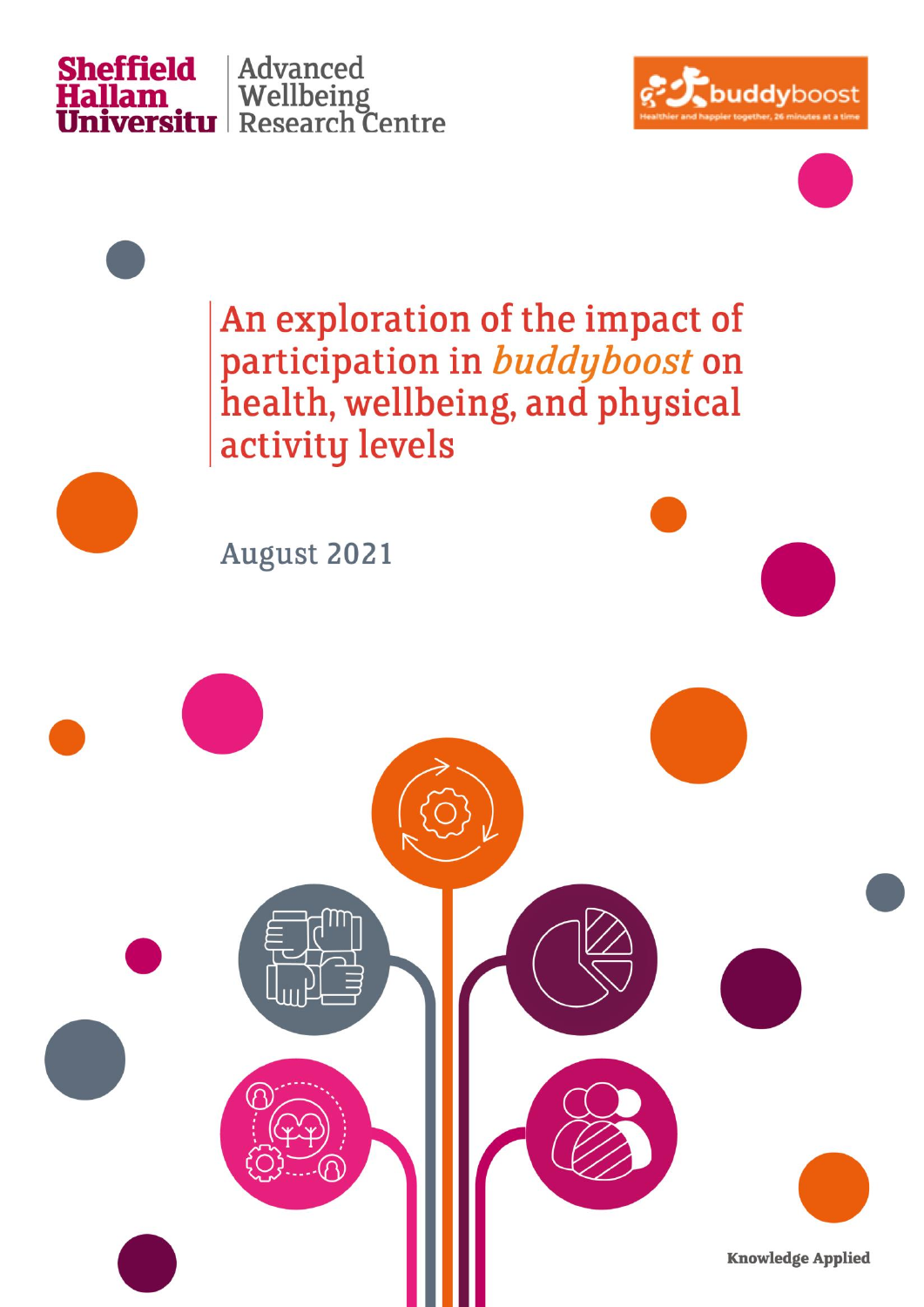### **An exploration of the impact of participation in** *buddyboost* **on health, wellbeing, and physical activity levels**

*Evaluation Report*

**Author(s):**

Dr Alice Bullas, Chris Dayson and David Leather

Advanced Wellbeing Research Centre, Sheffield Hallam University

August 2021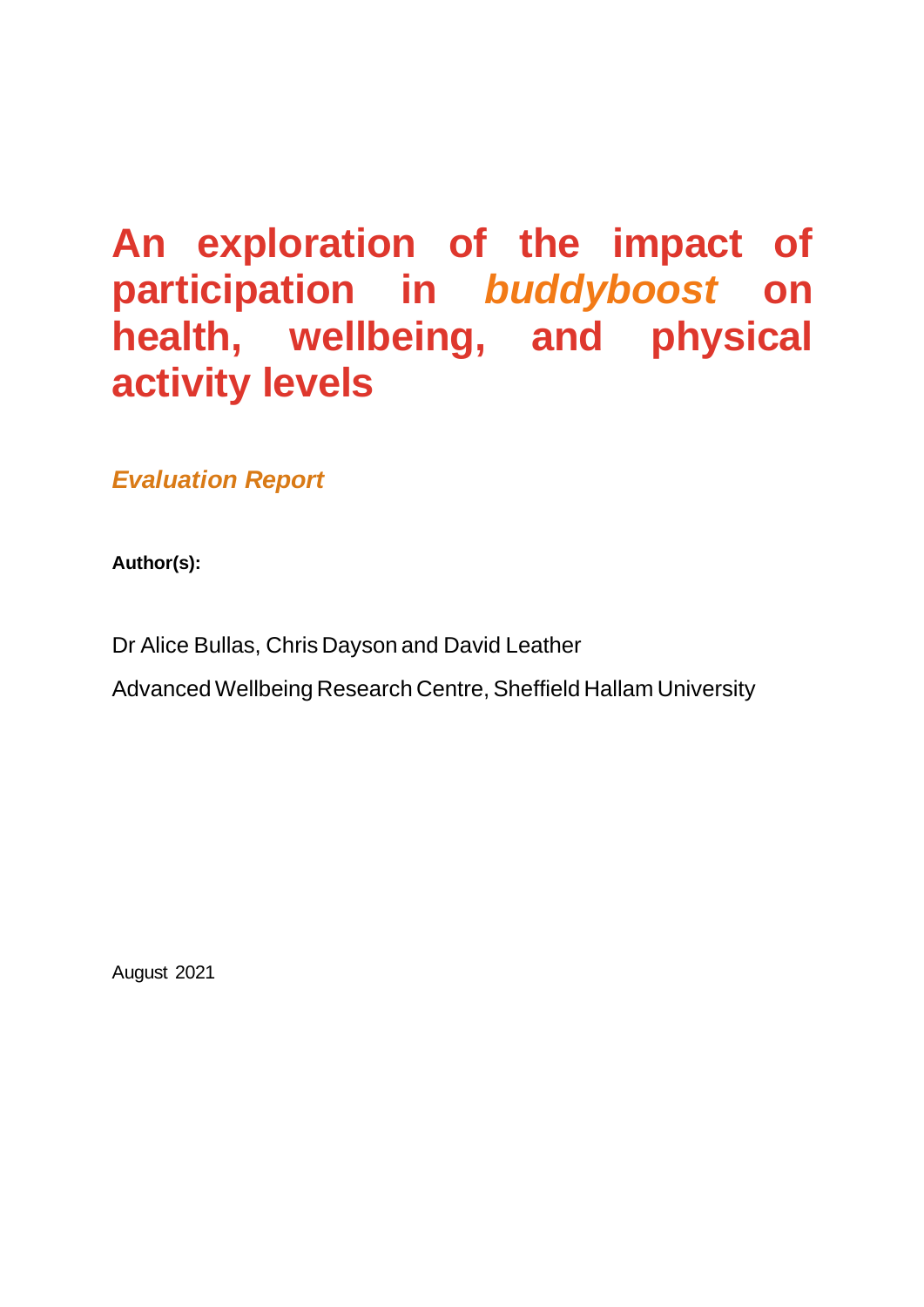## **Contents**

| 4. |  |  |  |
|----|--|--|--|
|    |  |  |  |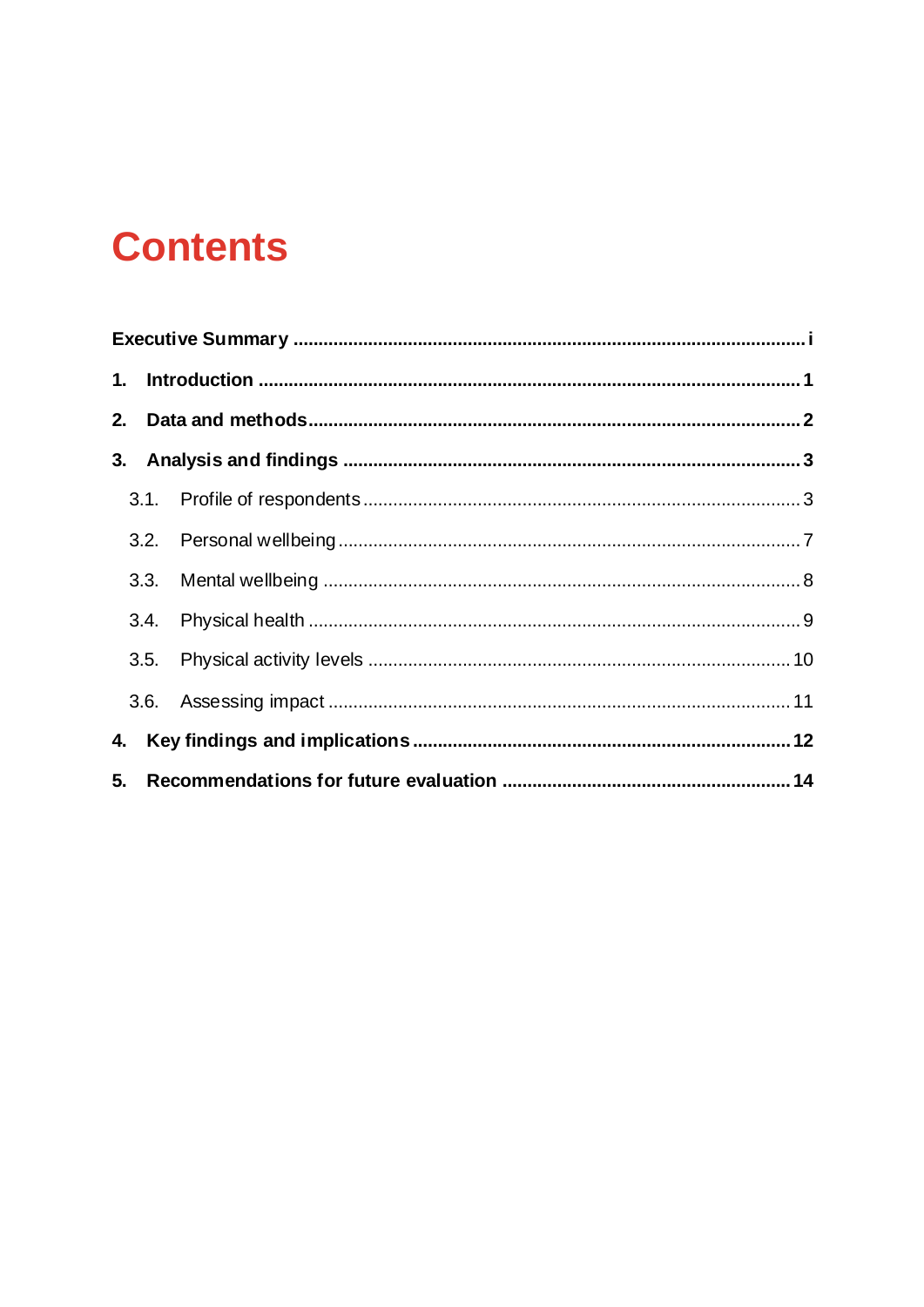### <span id="page-3-0"></span>**Executive Summary**

- *'buddyboost'* (formerly Mayathon) is a free app that facilitates the logging and tracking of physical activity alongside a 'buddy' **to help encourage and support people to complete 26 minutes of exercise** a day and establish new behaviour patterns and promote positive social and emotional wellbeing.
- This evaluation report, supported by Sheffield Hallam University's 'Advanced Wellbeing Accelerator', focusses on the contribution of *buddyboost* to increased physical activity levels and associated health and wellbeing outcomes.
- The **evaluation presents a largely positive picture** of the impact of the *buddyboost* app:
	- A number of participants who took part saw **improvements in their mental wellbeing and physical health** alongside **improvements in levels of physical activity.**
	- Participants were **overwhelmingly positive about the impact of participation on their health, wellbeing and activity levels**.
- The social and economic impact of *buddyboost* could be enhanced in two ways:
	- First, by **extending the reach of the app** to segments of the population **known to experience barriers to physical activity** and wider health inequalities.
	- Second, by **enabling as many people as possible to engage in at least 150 minutes of moderate activity per week** (or 75 mins of vigorous activity).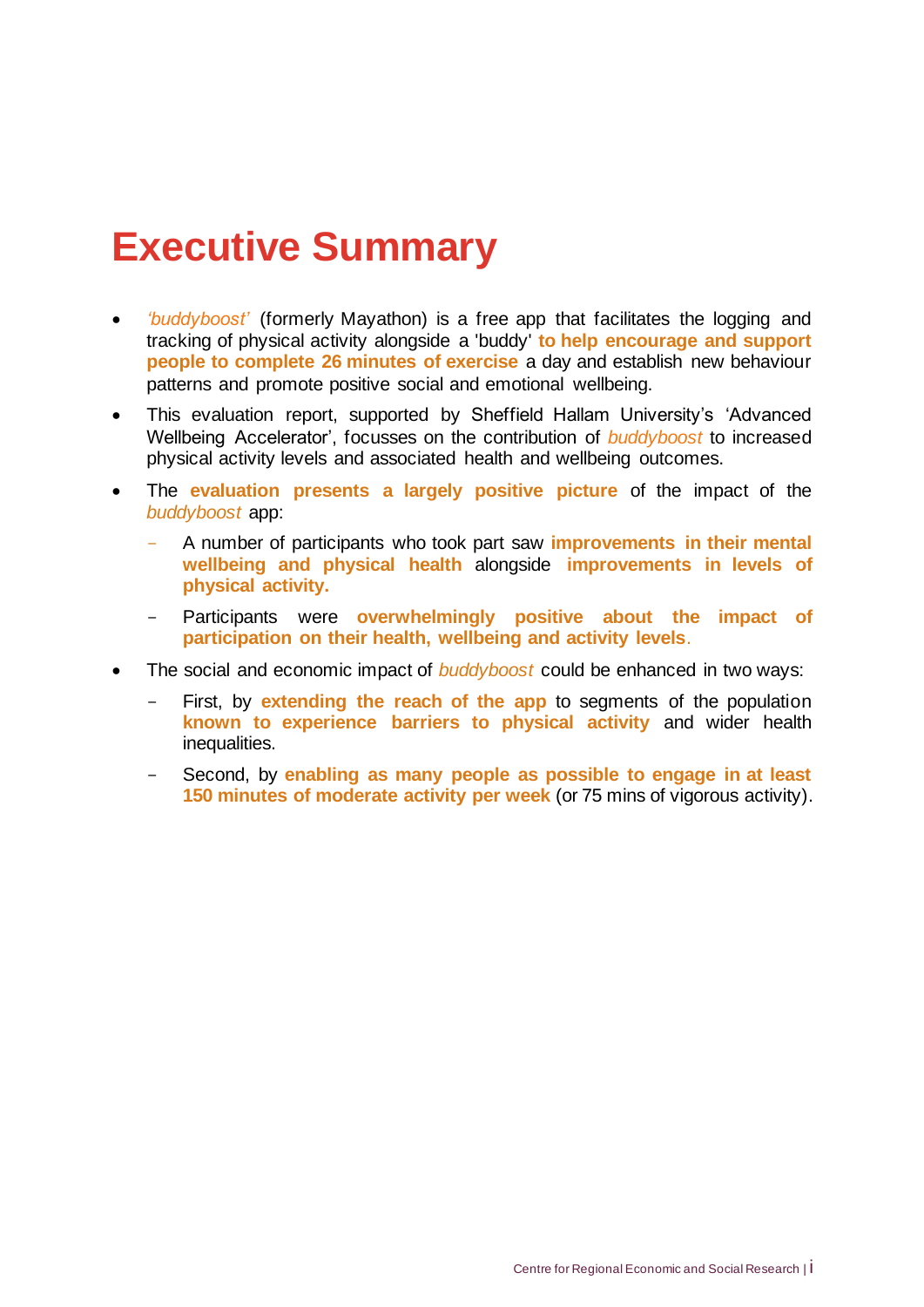# <span id="page-4-0"></span>1. **Introduction** 1

The Chief Medical Officer recommends that we should do at least 150 minutes of moderate physical activity a week. Whilst the percentage of those achieving this target is increasing<sup>1</sup> many people do not reach this level on a regular basis. <sup>2</sup> Currently 12.2% (1.1 million people) report being fairly active (~30-149 minutes a week) and 24.6% (5.5 million people) report being inactive (<30 minutes a week).<sup>3</sup> As it is well established that physical activity can positively contribute to an individual's physical wellbeing, mental wellbeing, personal development and social and community cohesion as well as national economic development, further support is required for those not currently meeting physical activity targets.

*'buddyboost'* (formerly Mayathon) is a free app that facilitates the logging and tracking of physical activity alongside a 'buddy' (family member, friend, colleague) with the intention of encouraging and supporting the completion of 26 minutes of exercise a day. Grounded within behaviour change theory, *buddyboost* aims to establish new exercise behaviour patterns and that enable people to achieve the government exercise guidelines, with the additional benefit of helping them feel healthier, happier and more connected.

In 2020 *buddyboost* was accepted as a participant in the 'Advanced Wellbeing Accelerator' run by Sheffield Hallam University's Advanced Wellbeing Research Centre (AWRC). The support provided through the Accelerator included an evaluation led by academics which sought to understand the contribution of *buddyboost* to health and wellbeing outcomes and increasing and physical activity levels and consider the potential for *buddyboost* to have a lasting impact. This report presents the main evaluation findings and headline data.

<sup>3</sup> [https://sportengland-production-files.s3.eu-west-2.amazonaws.com/s3fs-public/2020-](https://sportengland-production-files.s3.eu-west-2.amazonaws.com/s3fs-public/2020-04/Active%20Lives%20Adult%20November%2018-19%20Report..pdf?BhkAy2K28pd9bDEz_NuisHl2ppuqJtpZ) [04/Active%20Lives%20Adult%20November%2018-19%20Report..pdf?BhkAy2K28pd9bDEz\\_NuisHl2ppuqJtpZ](https://sportengland-production-files.s3.eu-west-2.amazonaws.com/s3fs-public/2020-04/Active%20Lives%20Adult%20November%2018-19%20Report..pdf?BhkAy2K28pd9bDEz_NuisHl2ppuqJtpZ)

<sup>1</sup> 63.3% of adults - 28.6 million people - in 2018/19.

 $236.7\%$  - 6.6. million people – in 2018/19.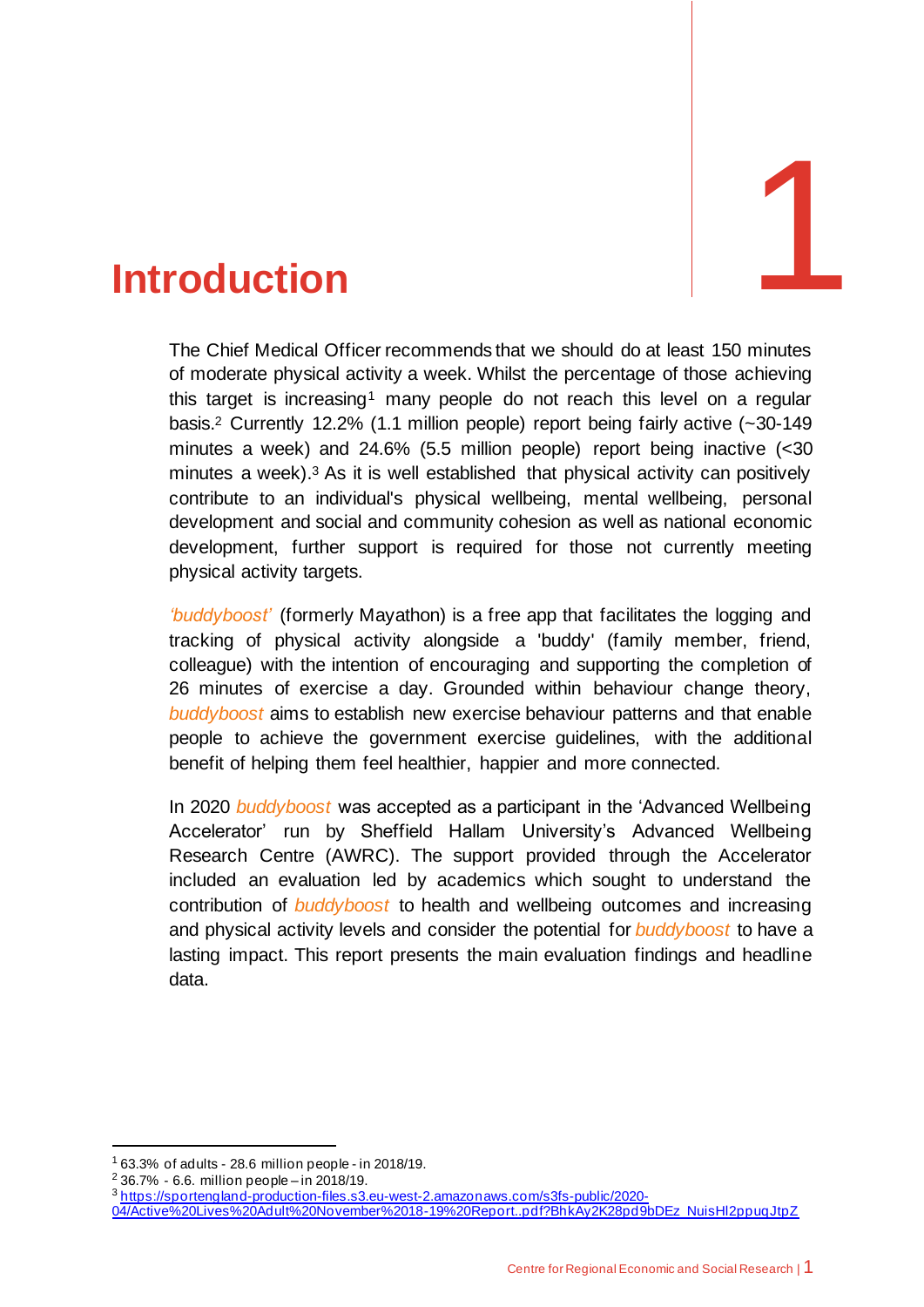<span id="page-5-0"></span>

Data for this evaluation was collected during the *buddyboost* (then Mayathon) campaign that ran during October 2020. Participants were asked to complete an online survey prior to commencing activity and a follow-up survey approximately four weeks later once the campaign was over. Overall, 131 participants completed a baseline survey and 116 participants completed a follow-up survey, with 47 participants completing the survey at both time points. For this latter group of 47 participants baseline and follow-up data was 'paired' to enable analysis of in-person change over time.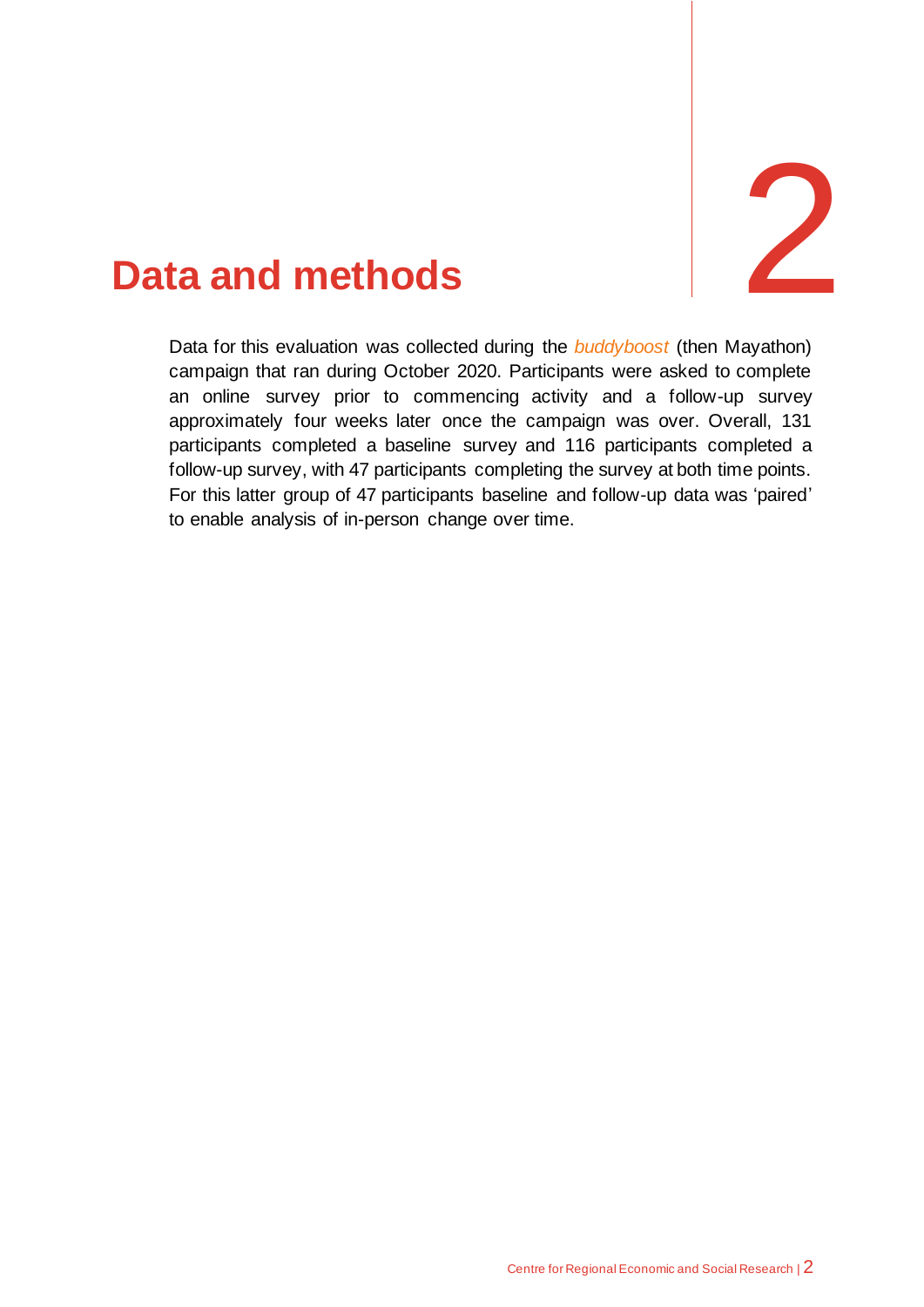

# <span id="page-6-0"></span>Analysis and findings

#### <span id="page-6-1"></span>**3.1. Profile of respondents**

Figures 3.1-3.5 provide an overview of the profile of respondents to the survey. Data for both waves is compared with the paired data to illustrate the representativeness of the sample. Key findings are as follows:

- **Gender:** a majority of respondents were female (77%) with far fewer men taking part (23%).
- Age: respondents were most likely to be aged 45-54 (34%), followed by 35-44 (21%). Fewer respondents were aged 35 or younger (13%), aged 55-64 or 65 or older (both 15%).
- **Ethnicity:** a small proportion of respondents were non-White (i.e., Black, Asian or other Minority Ethnic group – BAME). 11% of paired respondents were from a BAME background. This is slightly lower than in the wider UK population, where the figure is estimated to be about 14%. 4
- **Health:** most respondents were in good health. Only 22% of paired respondents reported that their activities were limited a little or a lot compared due to a health condition.
- **Employment status:** the majority of respondents were employed. 52% of paired respondents were in full-time employment with 15% in part time employment and 9% self-employed.

<sup>4</sup> See<https://diversityuk.org/diversity-in-the-uk/>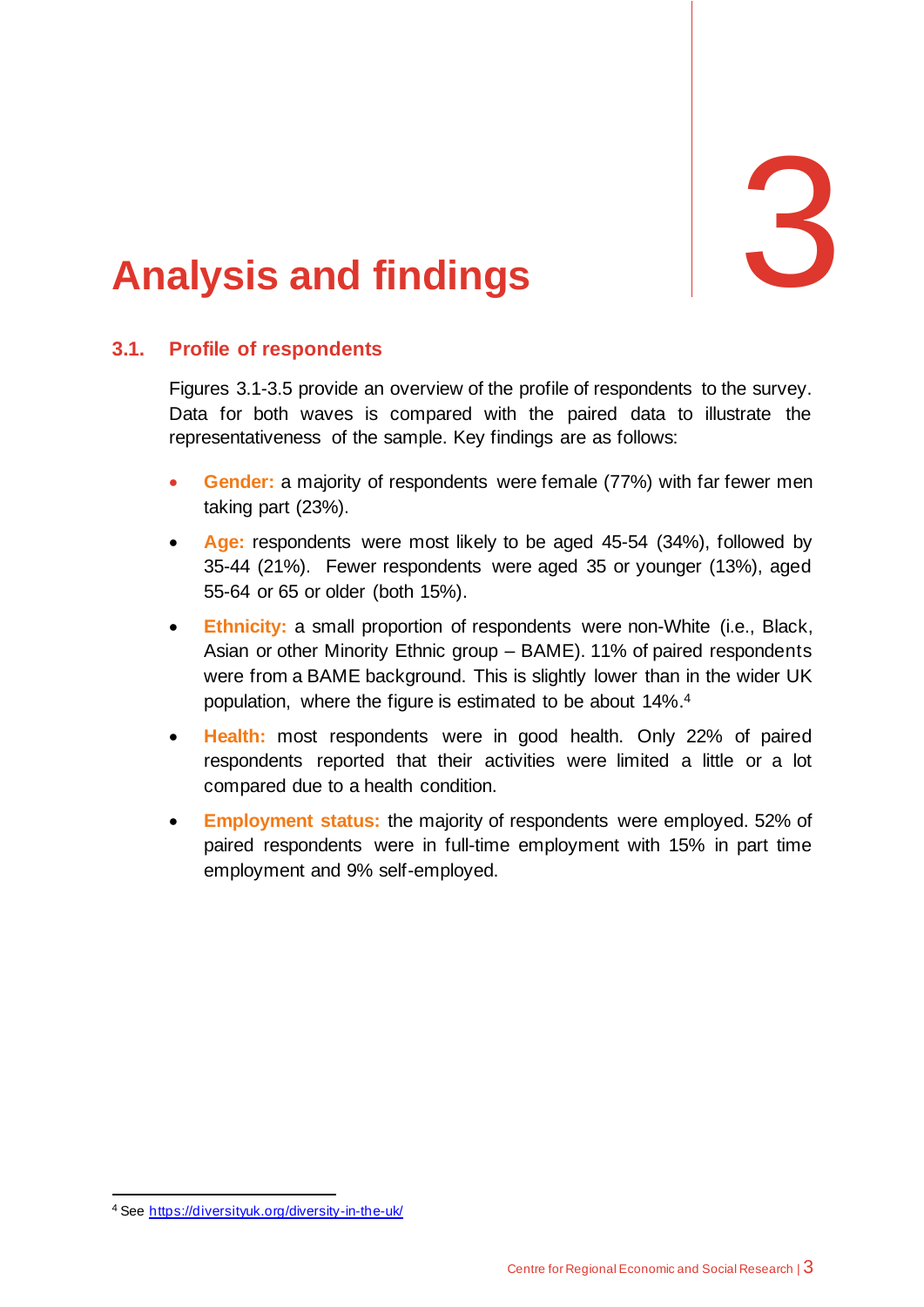#### **Figure 3.1**





#### **Figure 3.2**

Age group: Comparing respondents in paired responses and unpaired responses for Wave 1 and Wave 2

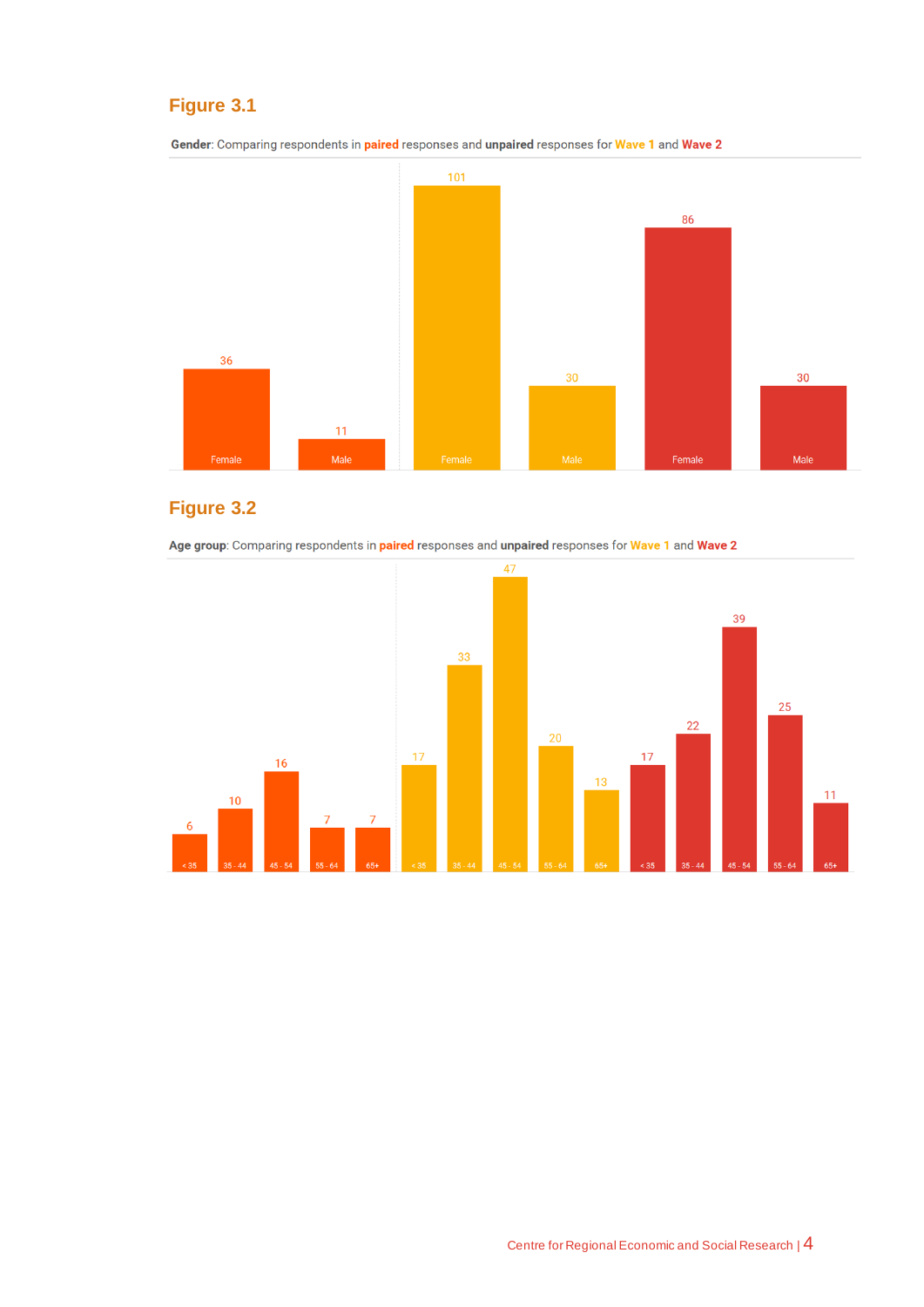#### **Figure 3.3**



Ethnicity: Comparing respondents in paired responses and unpaired responses for Wave 1 and Wave 2

#### **Figure 3.4**



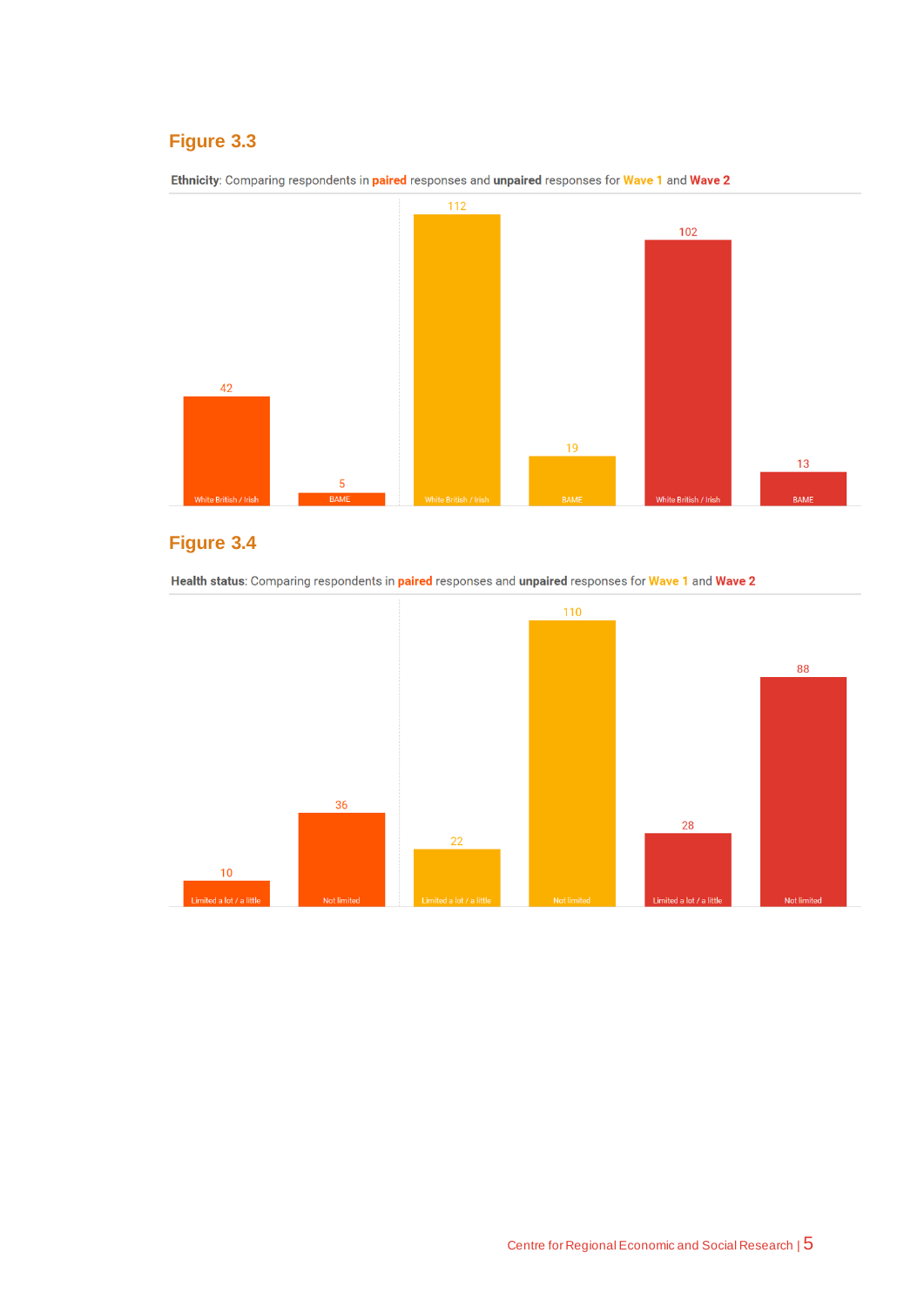#### **Figure 3.5**

Employment status: Comparing respondents in paired responses and unpaired responses for Wave 1 and Wave 2

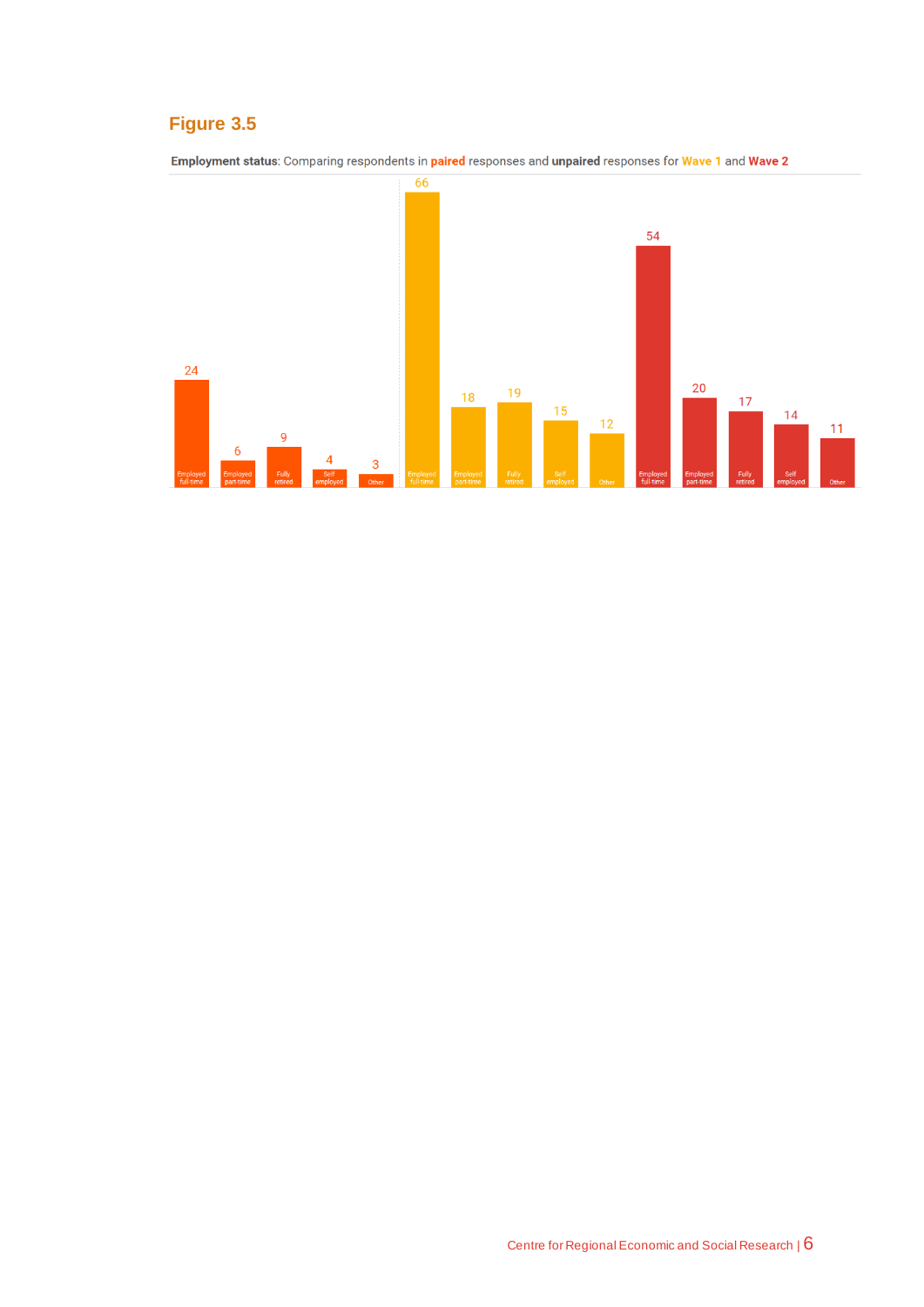#### <span id="page-10-0"></span>**3.2. Personal wellbeing**

Survey respondents were asked about their personal wellbeing – life satisfaction, how happy they are, how worthwhile life is, how anxious they feel – using the four wellbeing measures recommended by the Office for National Statistics5. Overall, figure 3.6 shows that there were **improvements in average (mean) score for 'happy' (from 6.6 to 6.8) and 'worthwhile' (from 6.9 to 7.1)**, between Waves 1 and 2. By contrast the average scores for 'anxious' did not change, and 'satisfied' declined slightly.

#### **Figure 3.6**



Personal Wellbeing (ONS4): Average score in Wave 1 and Wave 2

<sup>5</sup> <https://www.ons.gov.uk/peoplepopulationandcommunity/wellbeing>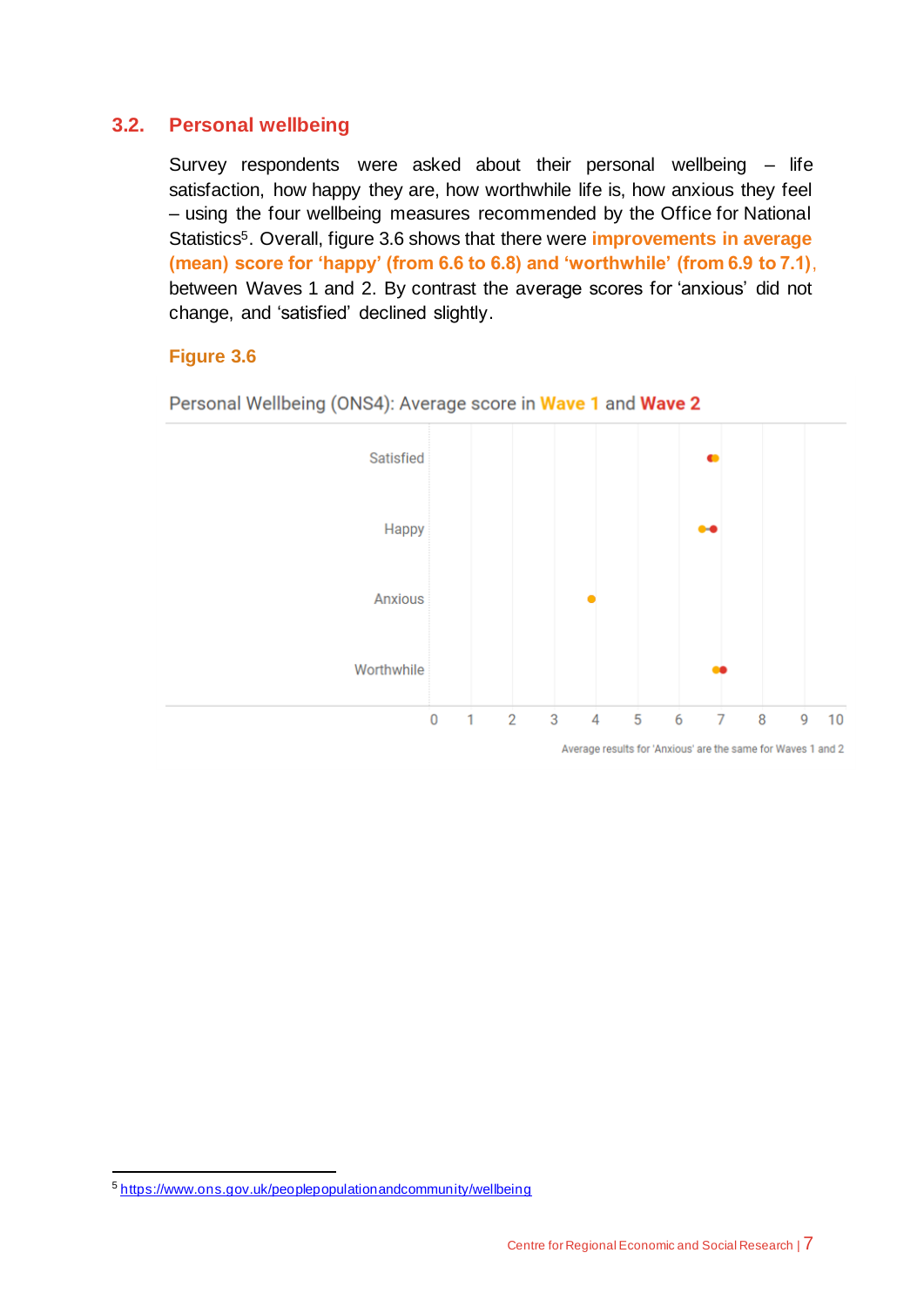#### <span id="page-11-0"></span>**3.3. Mental wellbeing**

Survey respondents were asked about their mental wellbeing using the Short Warwick Edinburgh Mental Wellbeing Scale (SWEMWBS)<sup>6</sup>. Figure 3.7 shows that **the average (mean) scores for all measures improved between Wave 1 and 2**, with the largest increase occurring for 'feeling optimistic about the future'.

#### **Figure 3.7**



<sup>6</sup> <https://warwick.ac.uk/fac/sci/med/research/platform/wemwbs/>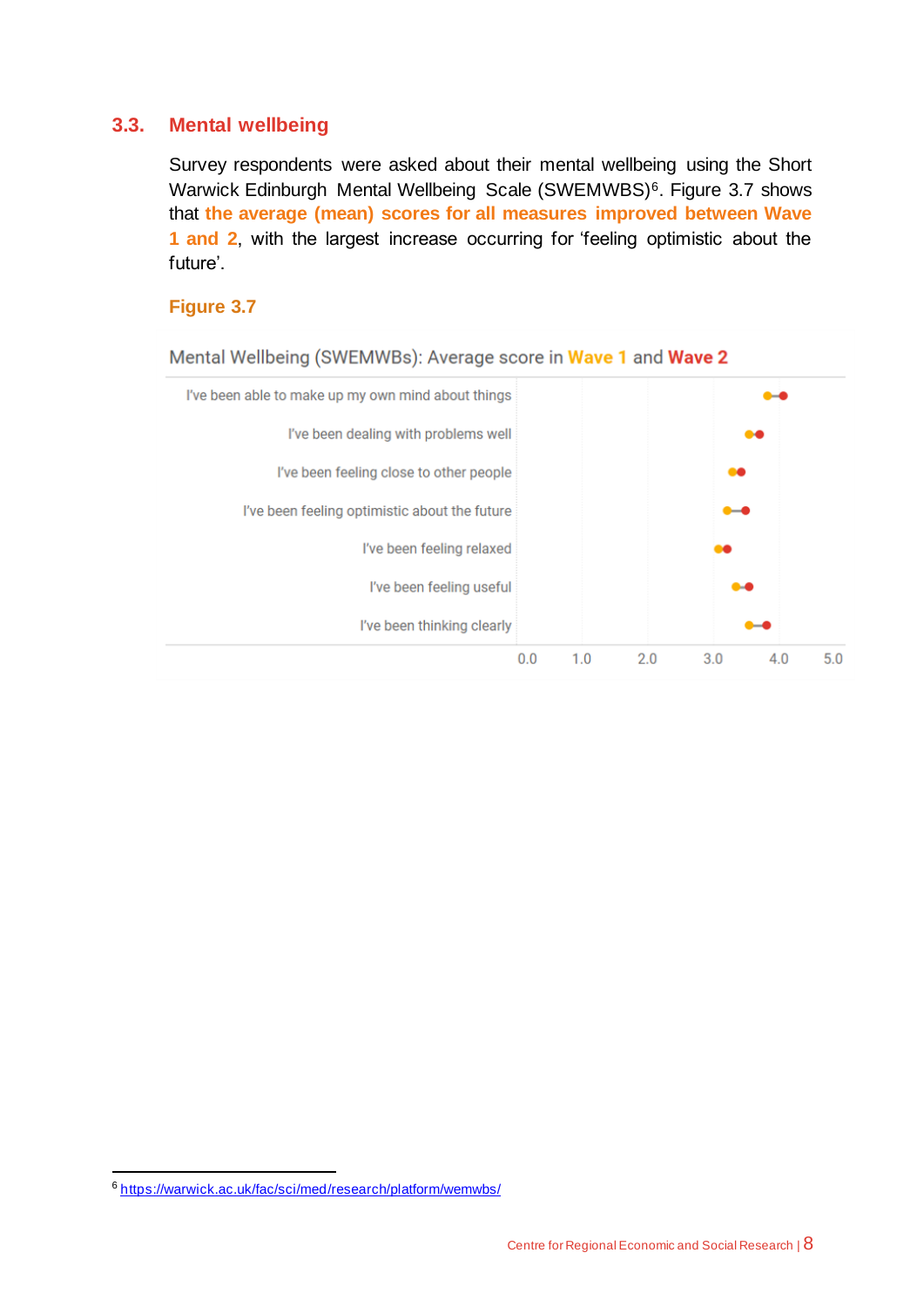#### <span id="page-12-0"></span>**3.4. Physical health**

Survey respondents were asked about their health (health related quality of life – HRQL) using the EQ5D and EQVAS measure7. Figure 3.8a shows that **the average (mean) score for all five EQ5D measures improved between Waves 1 and 2** (a decrease in score means an improvement) with the biggest change recorded for the 'anxiety/depression' component. This is affirmed by figure 3.8b which shows **the average (mean) score for overall health improved from 74.8 to 77.1 (out of 100) between waves 1 and 2.**

#### **Figure 3.8a**



Health Related Quality of Life (EQ5D): Average score in Wave 1 and Wave 2

#### **Figure 3.8b**



Self-rated health (EQ VAS): Average score in Wave 1 and Wave 2

<sup>7</sup> <https://euroqol.org/eq-5d-instruments/>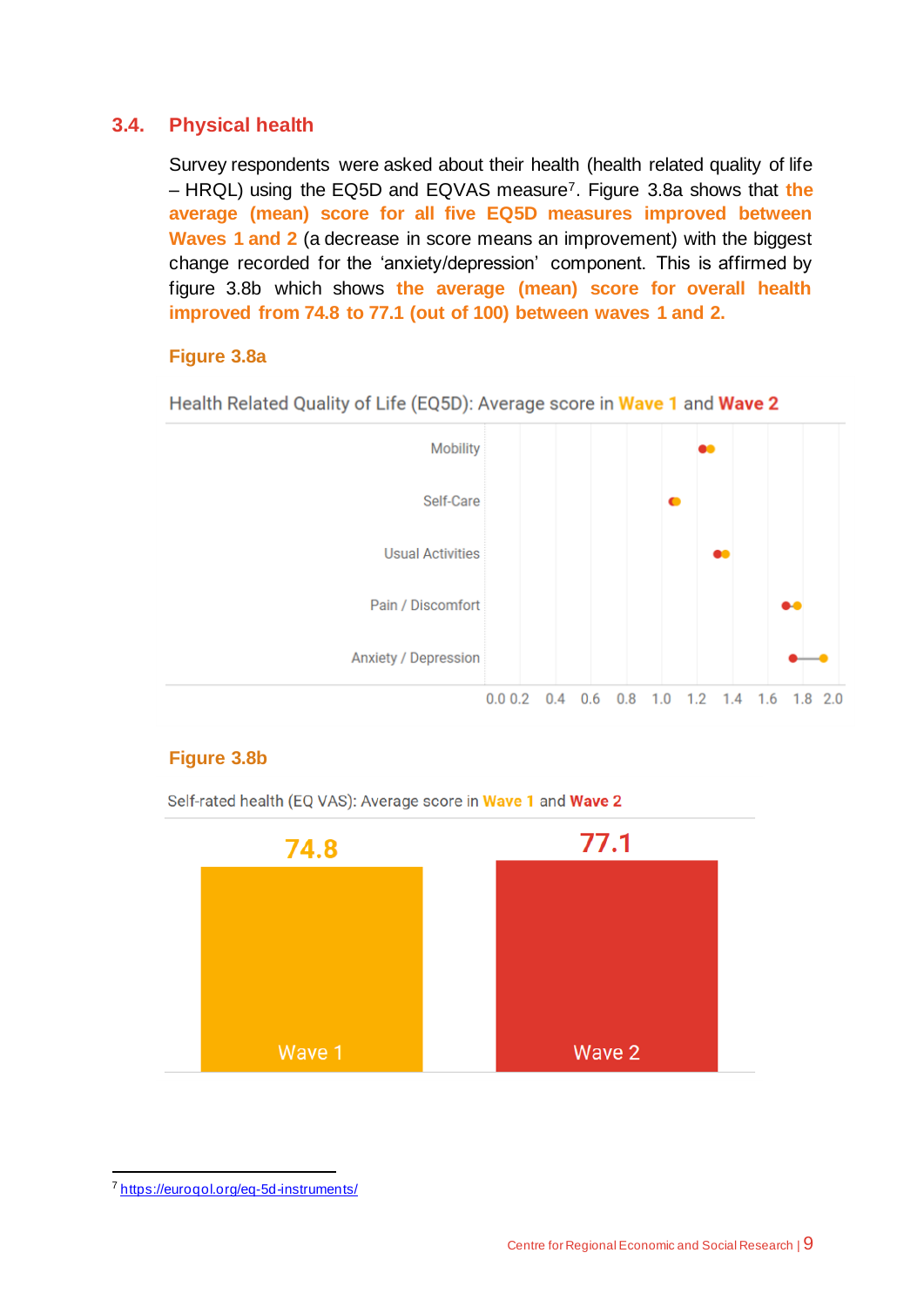#### <span id="page-13-0"></span>**3.5. Physical activity levels**

Survey respondents were asked about their physical activity levels using the International Physical Activity Questionnaire (IPAQ)<sup>8</sup>. Figure 3.9 shows that the number of respondents completing 150 minutes of exercise (of any intensity) per week **increased from 15 respondents (32%) in Wave 1 to 18 (38%) in Wave 2**. Due to the small numbers in the sample, it was not possible to differentiate significantly between those whose exercise was light, moderate or intense.

#### **Figure 3.9**

Number of respondents undertaking more than 150 minutes of exercise (any intensity) per week, in Wave 1 and Wave 2



<sup>8</sup> <https://dapa-toolkit.mrc.ac.uk/instrument/53>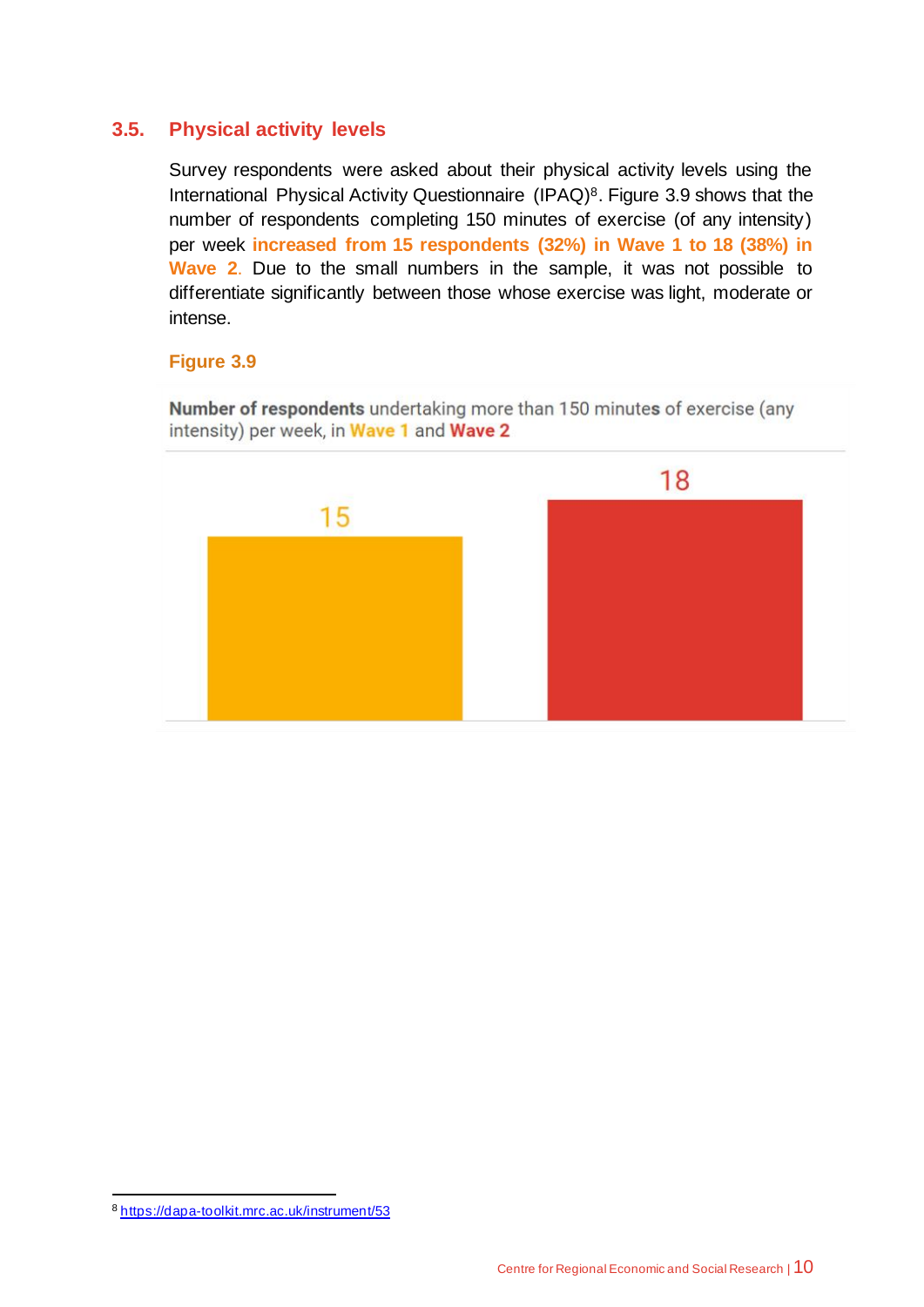#### <span id="page-14-0"></span>**3.6. Assessing impact**

Survey respondents were also asked to complete a bespoke question linked to each of the outcome categories reported to help establish the overall impact of the *buddyboost* app. An overview of responses is provided in figure 3.10.

The responses were overwhelmingly positive. **For each category a majority of respondents reported that taking part in** *buddyboost* **had either a positive or very positive impact** and almost no negative impacts were reported. The category with the highest number of positive responses was mental health, followed by physical activity and physical health.



#### **Figure 3.10. Overall impact**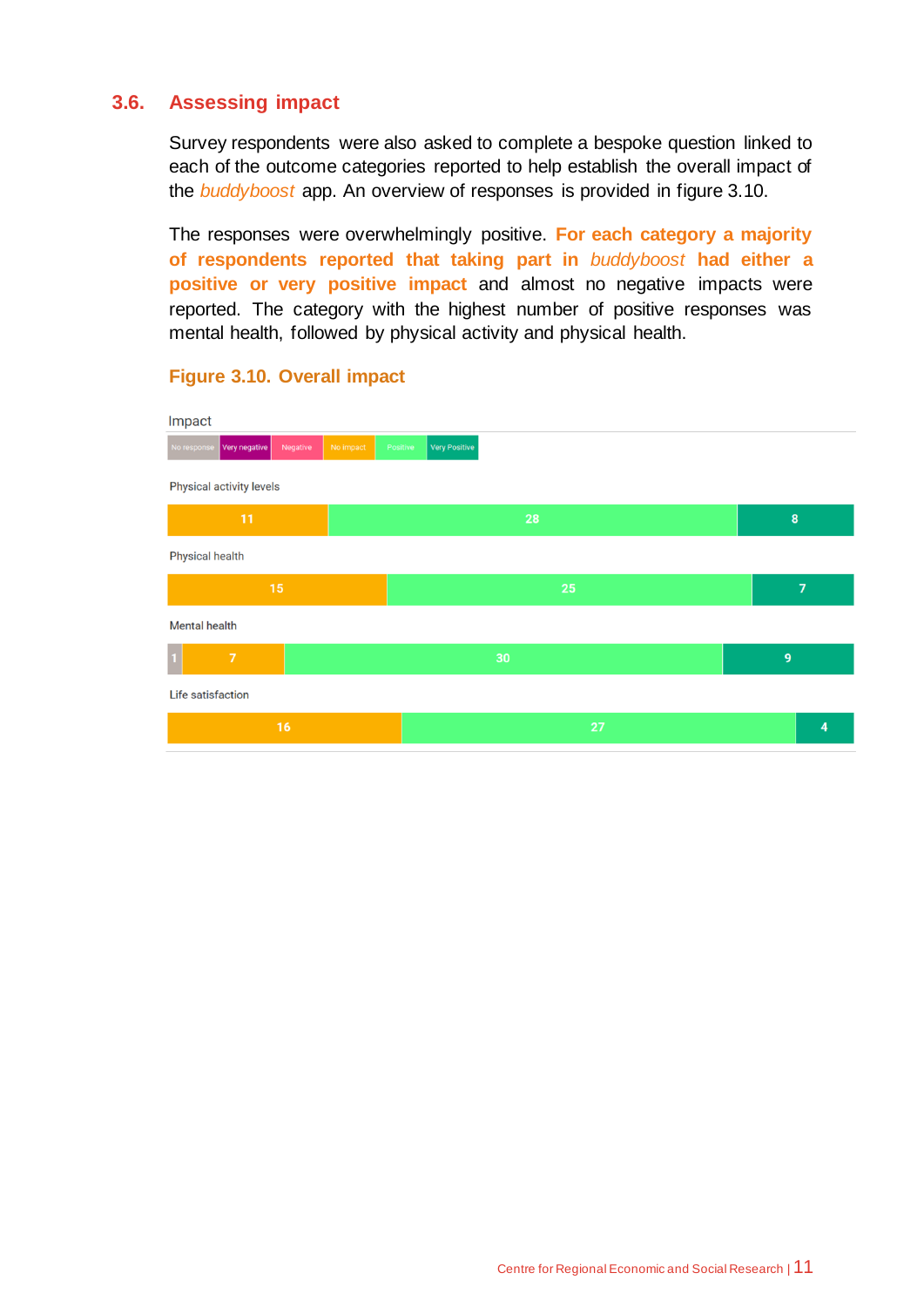# <span id="page-15-0"></span>**Key findings and**  $\begin{array}{|c|c|} \hline \hline \hline \hline \hline \hline \end{array}$

## **implications**

Overall, **this evaluation presents a largely positive picture of the impact of the** *buddyboost* **app**. A number of participants who took part saw improvements in their mental wellbeing and physical health alongside improvements in their overall physical activity levels. Furthermore, **respondents were overwhelmingly positive in their own perceptions of the impact of participation on health, wellbeing and activity levels**. Despite the relatively small sample of paired data **many of these changes were statistically significant** when tests were applied.

However, this evaluation has also highlighted the **limited reach of the**  *buddyboost* **app at the time the evaluation was undertaken**. Participants tended to be female, mid-aged and employed. Whilst this is a segment of the population for whom physical activity is known to have dropped off, and who would benefit from support to 're-start', they were also often in good health, reported positive wellbeing, and were already involved in some form of physical activity. This limited the overall impact of the app and means that *buddyboost* **would need to be scaled-up and implemented on a large scale for demonstrable population level benefits for health and wellbeing to occur**.

Additional targeting of the app at groups known to experience barriers to physical activity – which also tend to mirror wider health inequalities – will help maximise the potential for lasting impact on population health and the wider economy. If *buddyboost* is to maximise its impact, **the goal should be to enable as many people as possible in these groups to engage in at least 150 minutes of moderate activity per week** (or 75 mins of vigorous activity). This is the activity threshold at which health benefits, such as reduced risk of stroke, coronary heart disease, diabetes, several cancers, dementia and other mental health conditions become significant. A recent study for Sport England estimated that for every 100,000 people more regularly active the physical and mental health benefits would be £26 million with wider benefits including wellbeing, personal, social and community development totalling a further £187 million.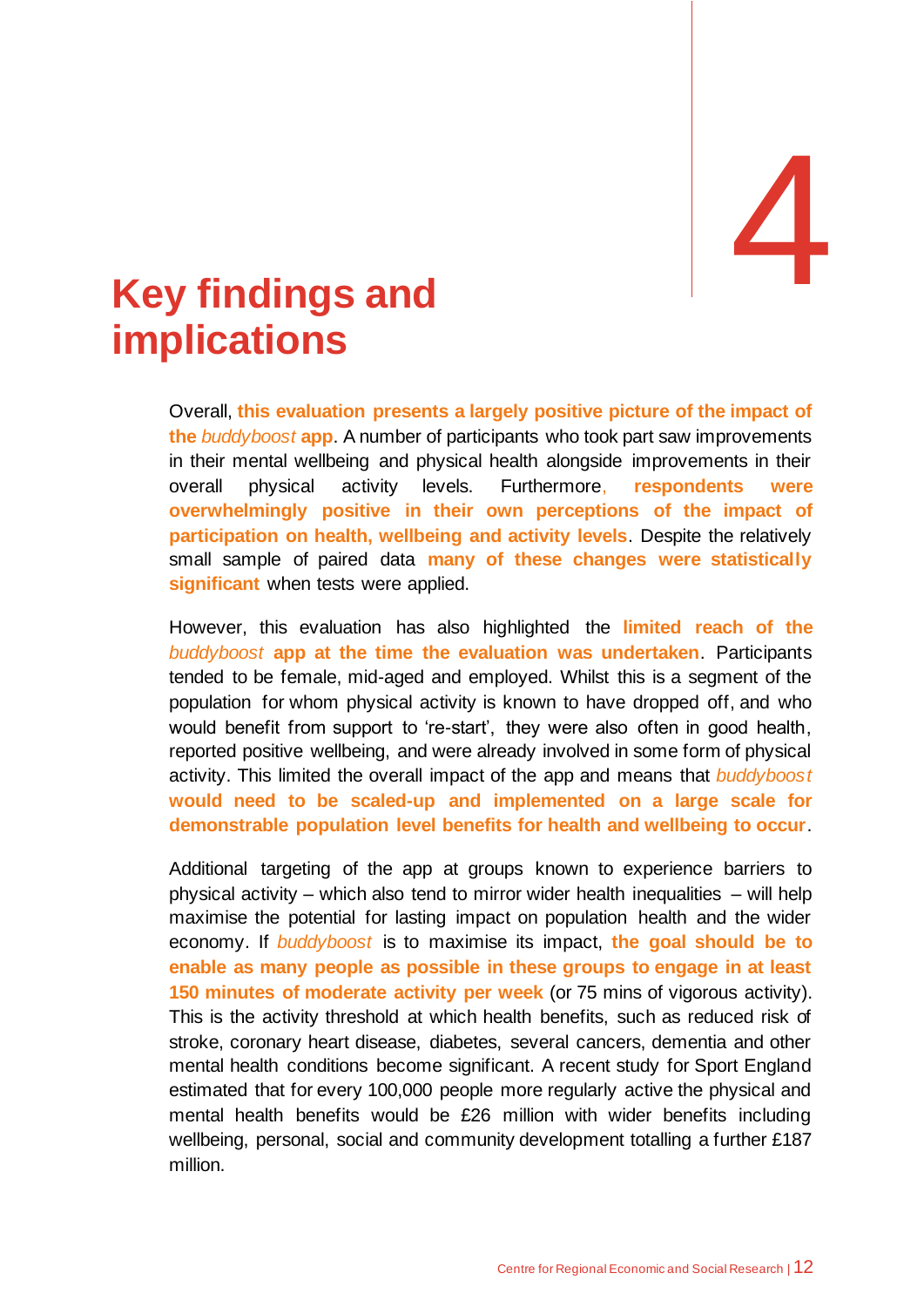A limitation of this report is that data were collected in October 2020 during the COVID 19 pandemic. It is unclear what effect the pandemic had on levels of engagement with the app or participation in physical activity so further evaluation activity during 'normal' times is recommended (see section 5 for more information).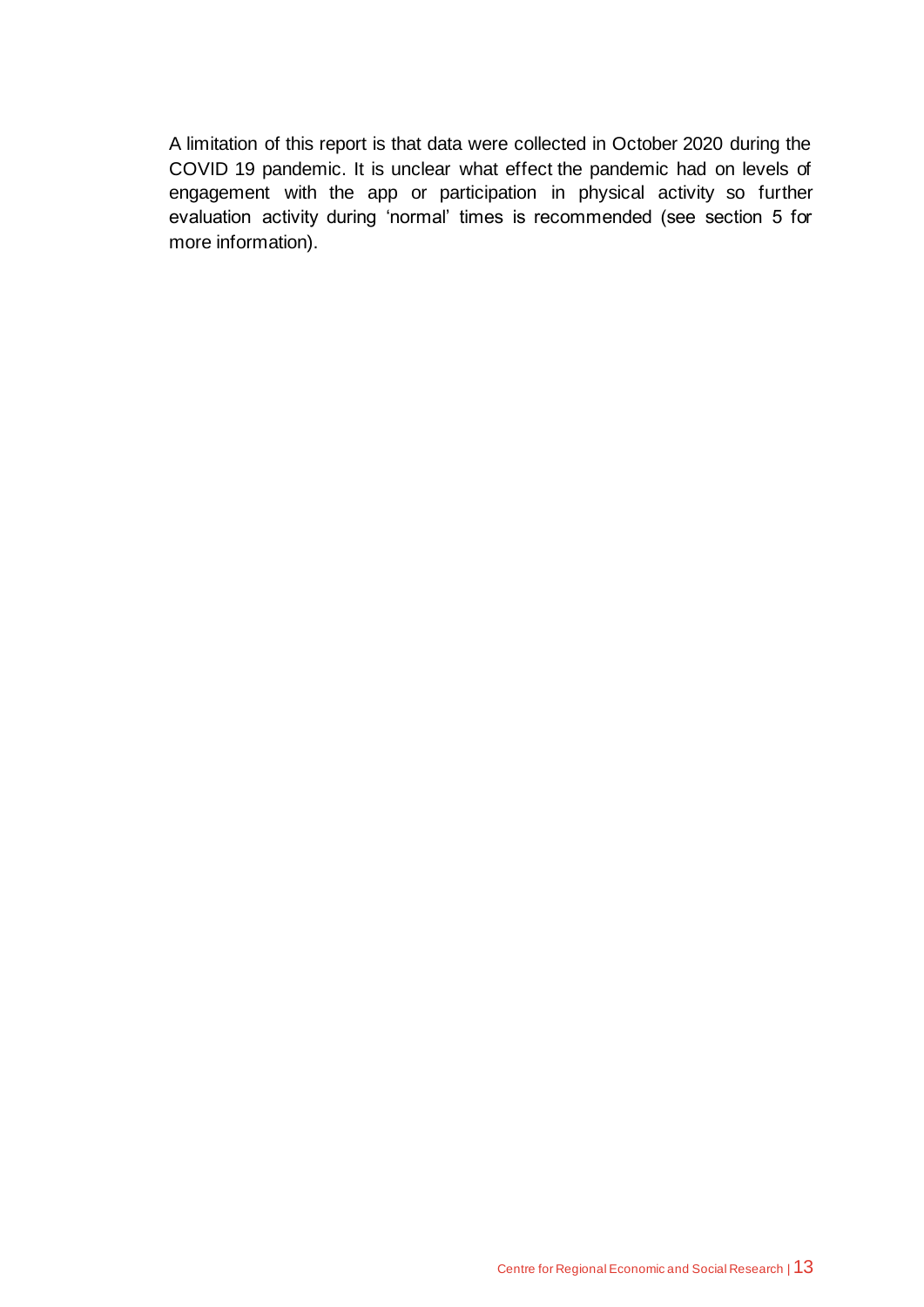## <span id="page-17-0"></span>Recommendations for future **evaluation**

A key objective of this project was to develop and pilot an approach to evaluation that *buddyboost* is able to replicate, build upon and scale-up in the future if appropriate. As such, the evaluation team is able to make some recommendations should *buddyboost* wish to undertake further evaluation in the future.

- 1. The **evaluation questionnaire should be implemented on a regular and ongoing basis** to build up a larger data set over time and that covers a wider range participant characteristics. This should include universal activities such as the national campaign from October 2020 upon which this evaluation is based, along with any targeted activities and campaigns undertaken on behalf of public and private sector customers.
- 2. This evaluation was limited by the c.28 day time period between wave 1 wave 2 data collection. This was appropriate given the 26 day window in which the *buddyboost* campaign was focussed, but **future evaluation should consider implementing further follow-up surveys over a longer time period** (for example after three, six and twelve months). This approach will be key to establishing lasting impact and enable a more robust assessment of the effectiveness of the app in contributing to long term behaviour change and the health and economic benefits associated with sustained involvement in physical activity.
- 3. Further **targeted evaluation of the health benefits of** *buddyboost* **may also be needed to estimate the economic benefits of behaviour change** that can attributed to the app. This should focus on the extent to which participation leads to a sustained increase in moderate intensity physical activity for 150 minutes a week or more, or vigorous intensity physical activity for 75 minutes or more, based on the Chief Medical Officer's guidance.